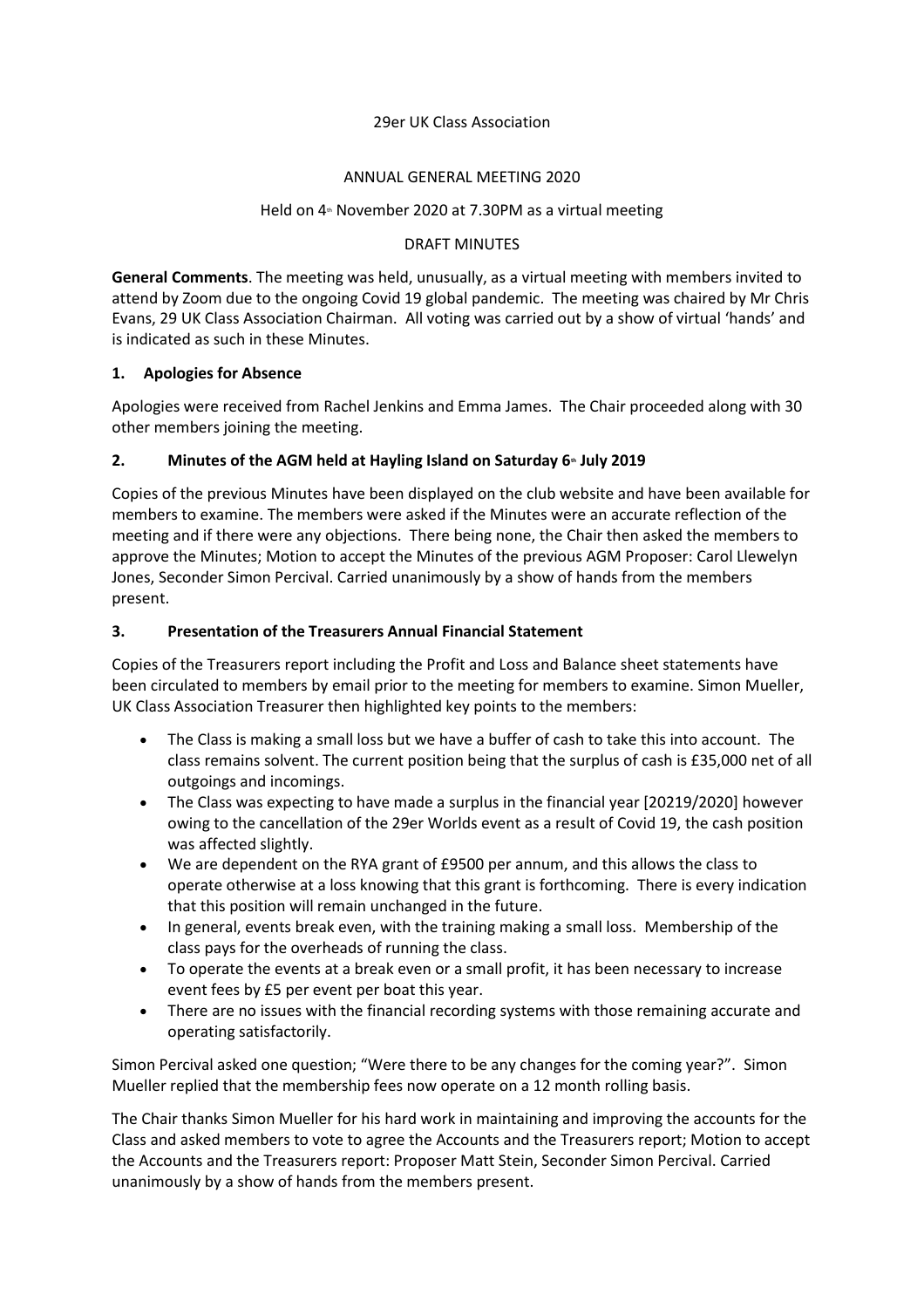# **4. Chairman's Report**

Copies of the Chairman's report have been circulated to members by email prior to the meeting for members to examine. The Chairman thanked all of the members that attended the meeting and thanks all committee members and volunteers for their support to the Class over the prior year. In particular, he highlighted a number of members of the committee who have been instrumental in driving the Class forwards in the past 12 months:

- Nia McCallum has worked for a number of years on promotion and marketing the class and many other roles besides contributing widely. She has driven forwards the class sponsorship and the Chair highlighted that there is currently no successor for this post. Members wishing to take on this role should approach one of the committee members.
- Mark James has been the Sailing Secretary responsible for putting on class events for a number of years and is stepping back from this role. During his time, he has introduced the social events at class race weekends and the Nationals and this is closely associated with the building of the class numbers to where they are now.
- Will Willet has been the Training Officer for the past 12 months and is stepping down from this role. The Chair highlighted that there is currently no successor for this post. Members wishing to take on this role should approach one of the committee members.
- Carol Llewelyn Jones will stand down from the committee as the Wales representative at the end of this coming year. Normally nominated from within the Welsh sailor community. The Chair highlighted that there is currently no successor for this post. Members wishing to take on this role should approach one of the committee members.

Overall the, Chair highlighted that there does need to be newer members of the committee as a number of other posts will also become vacant at the end of the coming year including that of Chair. A discussion was held on how to encourage more parents to step forwards.

# **5. Sailing Secretary's Report**

Copies of the Sailing Secretary's report have been circulated to members by email prior to the meeting for members to examine. Mark James highlighted a number of key points from his year and from within the report:

- His overall comment regarding the year which has been significantly disrupted by the Covid 19 global pandemic was that we have started, stopped, started again and stopped again. It has been a significant year in that the Class has held its most successful Grand Prix event with GP1 at WPNSA being the largest ever fleet in any UK Class event. This continued success is as a result of several factors; the class runs very good events with excellent race officers, the Class ensures that they are doing the right things really well, that they have a large number of volunteers willing to come forwards to make the events successful [on the water, tally, results beach etc], and that the social events add a significant attraction for the parents and the sailors when they are permissible.
- The Sailing Secretary highlighted that there are big decisions upcoming relating to the management of events alongside the Covid 19 pandemic. He highlighted that the Class is exceptionally lucky to have the continued support of WPNSA and his, and the Class Committee's thanks go to the team at WPNSA. Without their support much of the 2020 sailing would simply not have been possible. For the future, Mark highlighted that many of the Class's 'normal' venues simply aren't able to host the class at this time.

There was a discussion that followed the Sailing Secretary's comments:

Kathryn Hinsliff-Smith raised a point about the heavily reliance on transitioning sailors and coaching. This has not been possible this year due to Covid 19 and the Class needs to continue to focus on this transition to ensure that we compete with other Classes such as the 420's.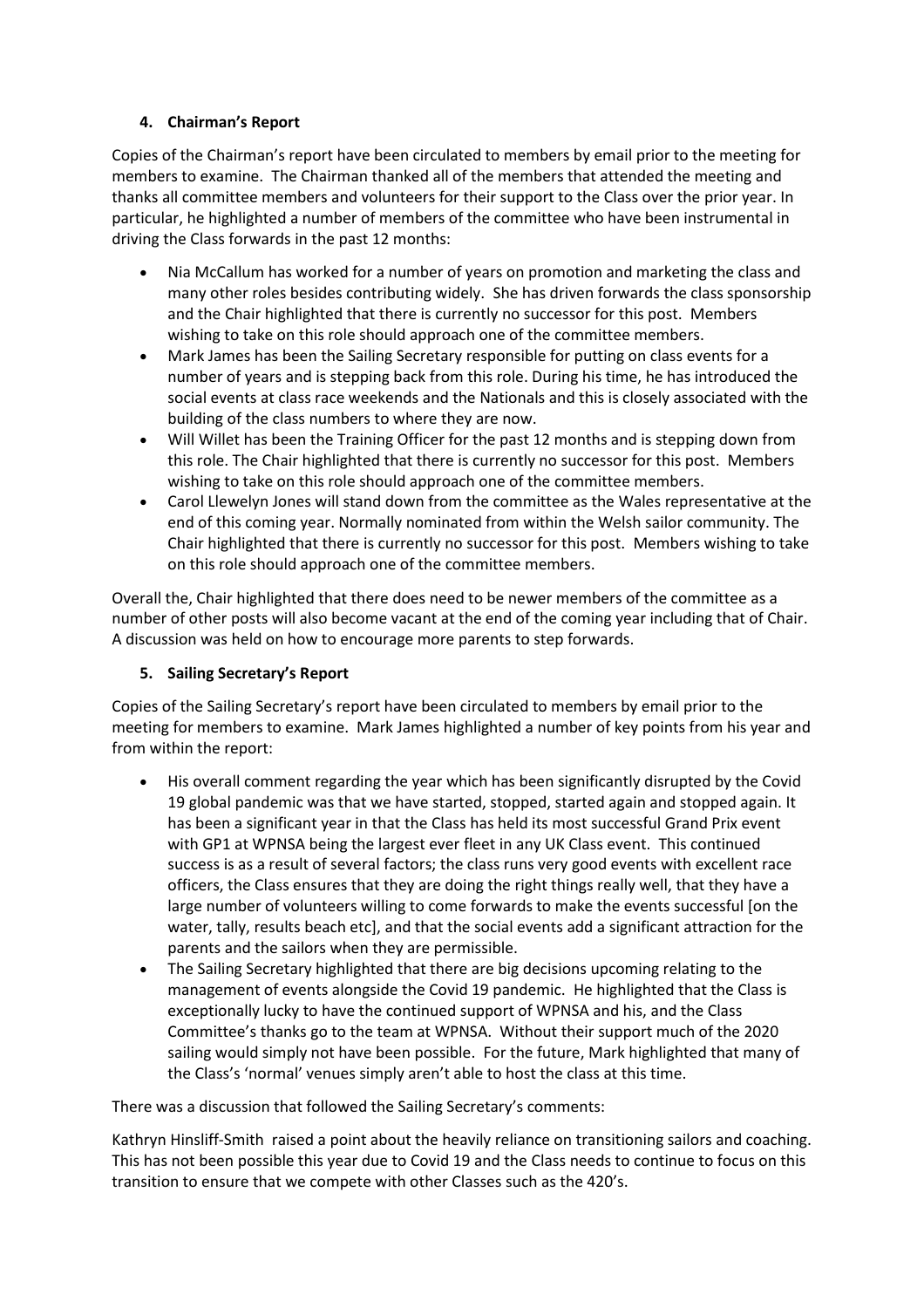Sally Bristow commented that we normally run transition events for sailors from feeder classes such as Toppers and Optimists. Feeder classes are approached to help with this process and we have a plan for transitioning training for the future as and when Covid restrictions permit.

Mark James commented on the viability of GP3 and said that this event is currently scheduled but remains under review in light of current UK, and devolved Government's restrictions.

There was a question posed regarding the use of coached boats at GP events and why this is prevented as in other countries it is encouraged. Various members contributed to this discussion and the key points were that:

- This is a long held policy driven by the sailors that encourages a level playing field for all to compete on. It is, however, recognised that the 29er is a tough boat for transitioning sailors to learn.
- The flighting the fleet into a Development Fleet and a main fleet at events would have allowed coaching of that Development Fleet. Not enough sailors came forwards for the Development fleet at GP1 to make that viable.
- That there is always a sufficient ratio of safety boats to sailing boats to ensure the safety of the fleet and, normally that permits a food and spares boat to be afloat [outside of Covid restrictions].
- That having coaches increases costs either to individual boats or groups of sailors making events then costlier and that may serve to put of transitioning sailors and their parents.
- That this area will remain under review by the Committee.

There was a question regarding whether more videoing of events could be achieved. This was answered with as much video is made available as possible without affecting the racing or the overall safety of the event and that this would continue. All thanked Will Willet and others for their contribution of video to the class permitting those ashore to see the action.

# **6. Training Officer's Report**

Copies of the Training Officer's report have been circulated to members by email prior to the meeting for members to examine. Will Willett made some key observations and comments thanking the support that he has received from Nial Myant and Alice Masterman and their enthusiasm which is infectious amongst the fleet. He went on to comment that class training in the last year was healthy with 36 boats applying to the Class National Squad and 32 to the Class Development Squad. As is normal, those numbers did dwindle during the year with boats heading to the UK and other squads but that the training for those that remained in the Class squads received was of a high quality at an affordable price.

Class training is now being run in conjunction with Rockley Water Sports and other venues and that in the future, this will make that training break even on costs. Rockley now offset some of the costs that were previously encountered where the Class arranged the training. This year the Squads will not run due to the Covid restrictions but open initiation training will take place as when restrictions permit.

There were several comments and observations made about the training as summarised below:

- That training is ongoing in sub groupings across the UK including at Hayling Island Sailing Club and the Scottish 29er group. The Class continues to strive provide a varied event programme to so that all groupings have venues on the circuit that permit them to attend.
- That the RYA regional squad structure provides an opportunity to gain a bigger membership from across the UK.
- That regional training, in the future, would permit that to be at lower cost to parents by allowing them to stay at home whilst attending training.